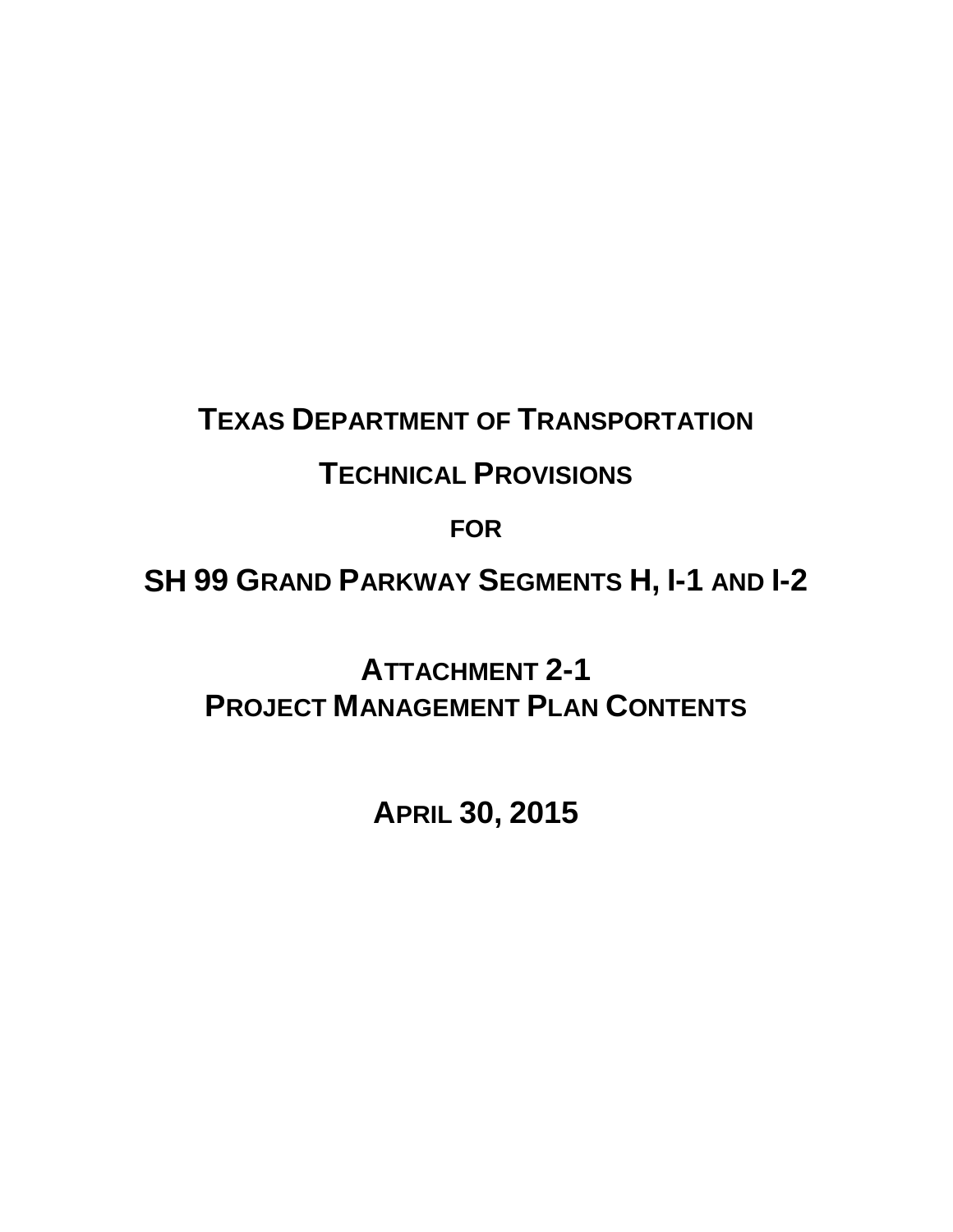**The Project Management Plan Contents and Schedule for provision of the component parts.** 

#### **Legend**

**A = Submitted by DB Contractor within 30 days after issuance of NTP1 and approved by TxDOT prior to commencement of Design Work**

**A1 = Submitted by DB Contractor within 30 days after issuance of NTP1 and concurrence by TxDOT prior to commencement of Design Work**

**B = Submitted by DB Contractor within 90 days after issuance of NTP1 and approved by TxDOT prior to commencement of Construction Work** 

| Part | <b>Ref</b>                 | <b>Section</b>                     | <b>Contents</b>                                                                                                                                                                                                                                                                      | Required<br>by |
|------|----------------------------|------------------------------------|--------------------------------------------------------------------------------------------------------------------------------------------------------------------------------------------------------------------------------------------------------------------------------------|----------------|
|      |                            |                                    | 1. Project Administration                                                                                                                                                                                                                                                            |                |
|      | 1.1                        | Organization                       | Organization diagram                                                                                                                                                                                                                                                                 | A              |
|      | 1.2                        | Personnel                          | Names and contract details, titles, and job roles                                                                                                                                                                                                                                    | Α              |
|      | 1.3                        | Subcontractors                     | Procedures to establish how the DB Contractor will manage Subcontractors                                                                                                                                                                                                             | A              |
|      | 1.4                        | Schedule                           | Project Baseline Schedule in accordance with the Technical Provision Section 2                                                                                                                                                                                                       | A              |
|      | 1.5                        | <b>Quality Control</b>             | Procedures to establish and encourage continuous improvement                                                                                                                                                                                                                         | A              |
|      | 1.6                        | Audit                              | Procedures to facilitate review and audit by TxDOT and consultants.                                                                                                                                                                                                                  | A              |
|      |                            |                                    | Auditing and management review of DB Contractor's own activities under the Project Management<br>Plan (PMP)                                                                                                                                                                          | A              |
|      |                            |                                    | Auditing and management review of Subcontractor's activities and management procedures                                                                                                                                                                                               | A              |
|      | 1.7                        | PMP Update                         | Procedures for preparation of amendments and submission of amendments to any part of the PMP                                                                                                                                                                                         | A              |
|      | 1.8                        | Document Management                | The manner in which records will be maintained in compliance with the Technical Provisions,<br>including any specific systems DB Contractor will use.                                                                                                                                | A              |
|      |                            |                                    | Document management procedures in compliance with the Technical Provisions Section 2.                                                                                                                                                                                                | A              |
|      |                            |                                    | Procedures for establishing required Plans not specifically stated in this Attachment 2-1 inclusive<br>of the PMP, including but not limited to:<br>Aesthetics and Landscaping Plan, Acceptance Test Plan, Maintenance Management Plan, and<br>Demolition and Abandonment Plan, etc. | A              |
|      | 2. Quality Management Plan |                                    |                                                                                                                                                                                                                                                                                      |                |
|      |                            | 2A. Design Quality Management Plan |                                                                                                                                                                                                                                                                                      |                |
|      | 2A.1                       | Organization                       | DB Contractor's main contractual arrangements                                                                                                                                                                                                                                        | A              |
|      |                            |                                    | Organizational structure covering the activities to be performed in accordance with the Contract<br><b>Documents</b>                                                                                                                                                                 | A              |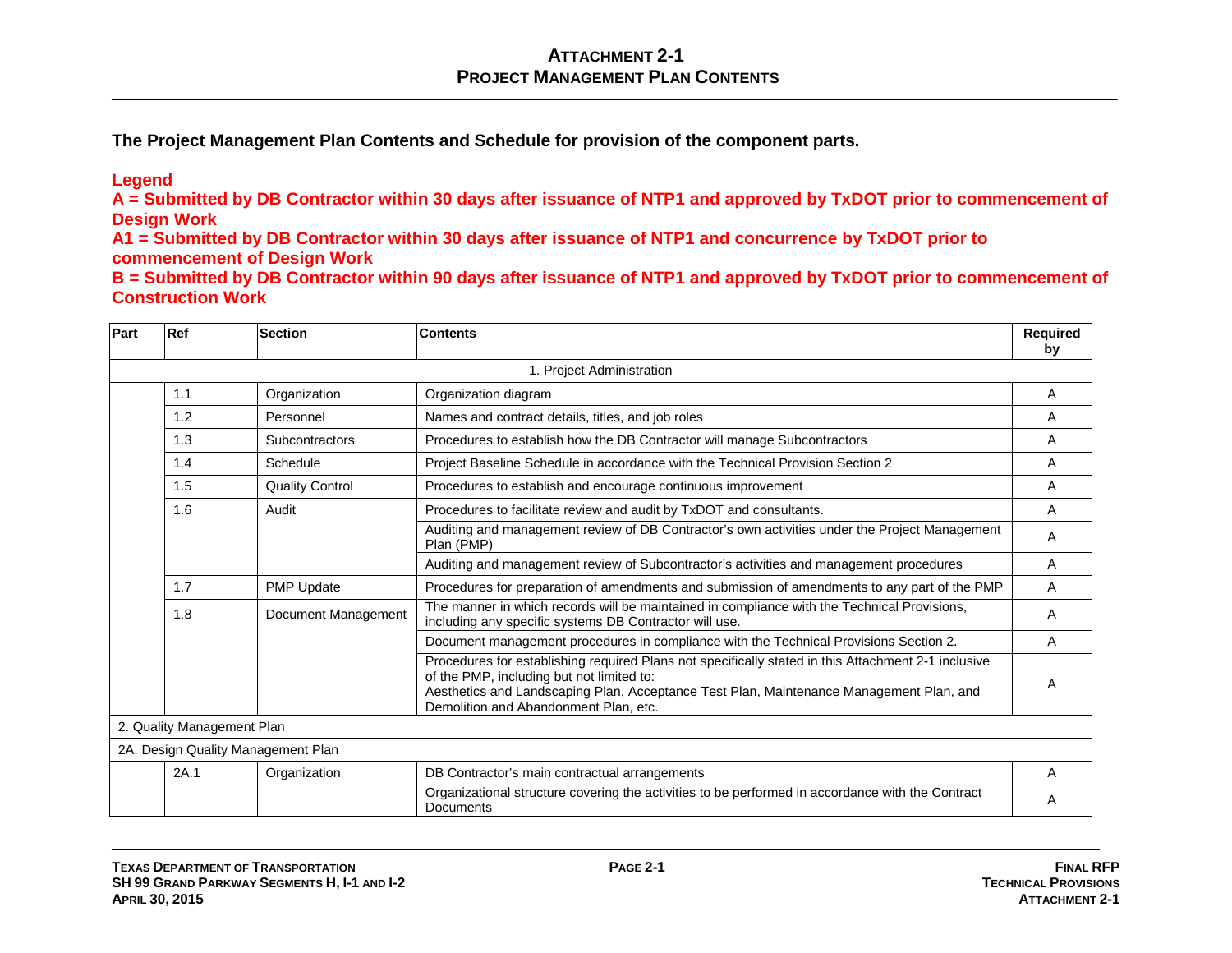| Part | Ref  | <b>Section</b>                                | Contents                                                                                                                                                                                                                                    | Required<br>by |
|------|------|-----------------------------------------------|---------------------------------------------------------------------------------------------------------------------------------------------------------------------------------------------------------------------------------------------|----------------|
|      | 2A.2 | Personnel                                     | DB Contractor's plan to provide experienced personnel for Design Work                                                                                                                                                                       | A              |
|      |      |                                               | Arrangements for coordinating and managing staff interaction with TxDOT and its consultants<br>including collocation of Key Personnel and description of approach to coordinating work of off-site<br>personnel                             | Α              |
|      |      |                                               | Names and contact details, titles, job roles and specific experience required for the Key Personnel<br>and for other principal personnel during Design Work                                                                                 | A              |
|      |      |                                               | Names and contact details, titles, job roles and specific experience required for the principal<br>personnel for Subcontractors and any third party with which DB Contractor will coordinate<br>activities.                                 | Α              |
|      | 2A.3 | Subcontractors                                | Overall control procedures for Subcontractors, including consultants and Subconsultants                                                                                                                                                     | A              |
|      |      |                                               | Responsibility of Subcontractors and their affiliates                                                                                                                                                                                       | A              |
|      |      |                                               | Steps taken to ensure Subcontractors and Suppliers meet the obligations imposed by their<br>respective Contracts                                                                                                                            | Α              |
|      | 2A.4 | Interfaces                                    | Interfacing between the DB Contractor, Subcontractors and TxDOT and its consultants or its<br>System Integrator (if applicable) during the period of Design Work                                                                            | A              |
|      |      |                                               | Coordination with environmental agencies, Utility Owners, general public, stakeholders, and<br>affected property owners                                                                                                                     | Α              |
|      | 2A.5 | Environmental                                 | Integration of the interface between environmental requirements (including landscaping) and the<br>design of the Project to verify compliance with environmental commitments                                                                | B              |
|      | 2A.6 | Procedures                                    | Procedures describing how the principal activities will be performed during the design stage: to<br>include geotechnical site investigation, surveys and mapping, environmental management, safety<br>audit, structural audit, and checking | A              |
|      | 2A.7 | <b>Quality Control / Quality</b><br>Assurance | Design Quality Management Plan, including control procedures including a resource table for<br>monitoring and auditing all design services, design review and certification, and verification of<br>plans                                   | Α              |
|      |      |                                               | Procedures to establish DB Contractor's hold points in the design process at which checking and<br>review will take place                                                                                                                   | Α              |
|      |      |                                               | Procedures to ensure accuracy, completion, and quality in submittals to TxDOT, Governmental<br>Entities and other third parties.                                                                                                            | Α              |
|      |      |                                               | Procedures to establish and encourage continuous improvement                                                                                                                                                                                | A              |
|      | 2A.8 | Audit                                         | Name of DB Contractor's representative(s) with defined authority for establishing, maintaining,<br>auditing and reporting on the PMP                                                                                                        | Α              |
|      |      |                                               | Name, title, roles and responsibilities of supporting quality management staff reporting to the<br>person with defined authority                                                                                                            | A              |
|      | 2A.9 | Document Management                           | The manner in which records will be maintained in compliance with the Technical Provisions,<br>including any specific systems DB Contractor will use                                                                                        | A              |
|      |      |                                               | Document management procedures in compliance with the Technical Provisions Section 2                                                                                                                                                        | Α              |
|      |      | 2B. Construction Quality Management Plan      |                                                                                                                                                                                                                                             |                |
|      | 2B.1 | Organization                                  | DB Contractor's main contractual arrangements                                                                                                                                                                                               | Α              |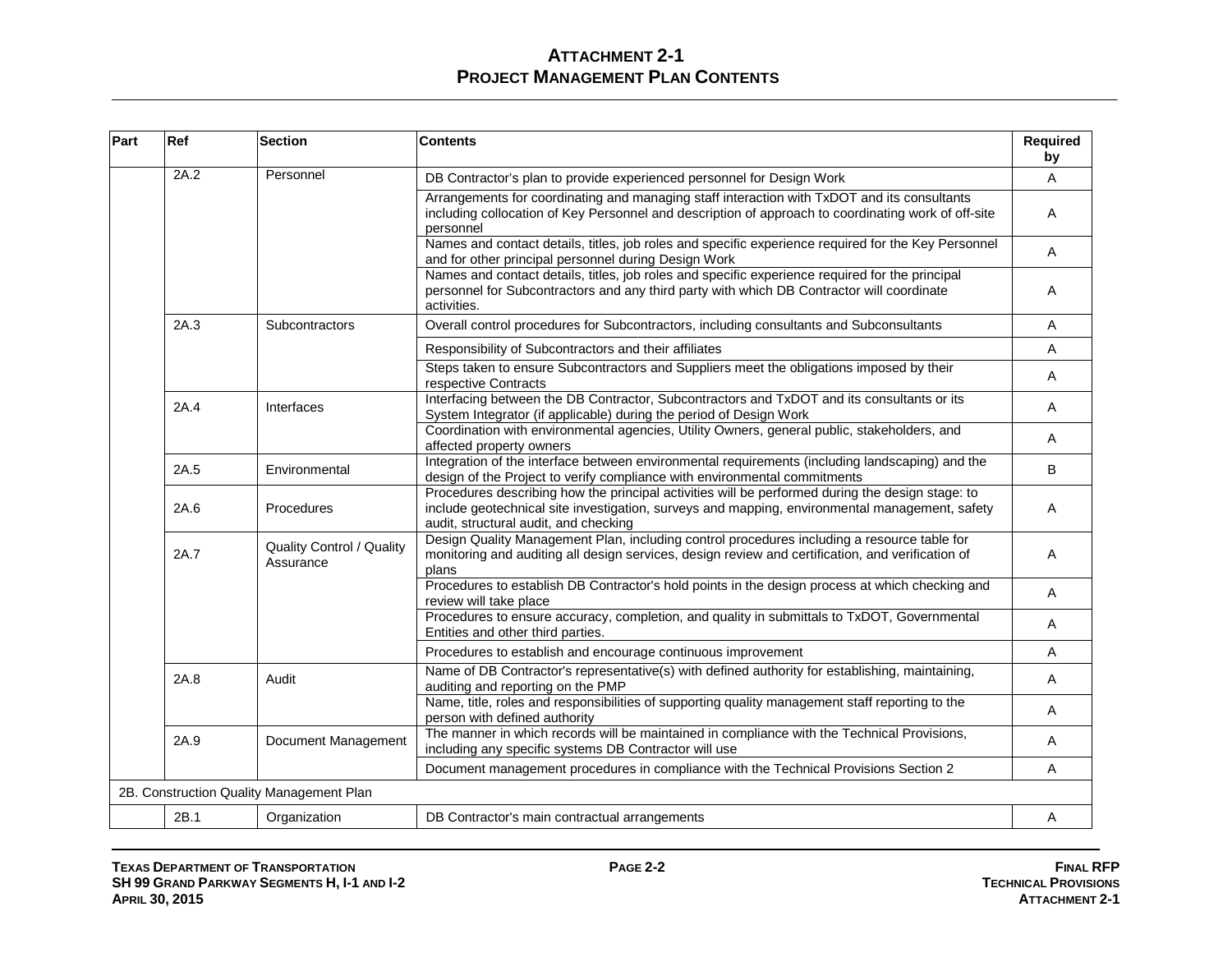| Part | Ref  | <b>Section</b>                              | <b>Contents</b>                                                                                                                                                                                                        | Required<br>by |
|------|------|---------------------------------------------|------------------------------------------------------------------------------------------------------------------------------------------------------------------------------------------------------------------------|----------------|
|      |      |                                             | Organizational structure covering the activities to be performed in accordance with the Contract<br><b>Documents</b>                                                                                                   | Α              |
|      | 2B.2 | Personnel                                   | DB Contractor's plan to provide experienced personnel for Construction Work                                                                                                                                            | B              |
|      |      |                                             | Arrangements for coordinating and managing staff interaction with TxDOT and its consultants<br>including collocation of Key Personnel and description of approach to coordinating work of off-site<br>personnel        | B              |
|      |      |                                             | Names and contact details, titles, job roles and specific experience required for the Key Personnel<br>as related to Construction Work                                                                                 | A              |
|      |      |                                             | Names and contact details, titles, job roles of principal personnel for Subcontractors and any third<br>party with which DB Contractor will coordinate its activities                                                  | В              |
|      | 2B.3 | Subcontractors                              | Overall control procedures for Subcontractors, including consultants and subconsultants                                                                                                                                | В              |
|      |      |                                             | Responsibility of Subcontractors and their affiliates                                                                                                                                                                  | A              |
|      |      |                                             | Steps taken to ensure Subcontractors and Suppliers meet the obligations imposed by their<br>respective Contracts                                                                                                       | B              |
|      | 2B.4 | Interfaces                                  | Interfacing between the DB Contractor, Subcontractors, including any testing contractor, and<br>TxDOT and its consultants or its System Integrator (if applicable) during Construction Work                            | Α              |
|      |      |                                             | Coordination with environmental agencies, Utility Owners, general public, stakeholders, and<br>affected property owners                                                                                                | A              |
|      | 2B.5 | Environmental                               | Integration of component parts of the Comprehensive Environmental Protection Program (CEPP)<br>into construction quality management                                                                                    | В              |
|      |      |                                             | Procedures for the integration of the Hazardous Materials Management Plan (HMMP)                                                                                                                                       | B              |
|      | 2B.6 | Procedures                                  | List of Project specific construction procedures                                                                                                                                                                       | В              |
|      |      |                                             | Construction detailed procedure for each major activity whether directly undertaken or<br>subcontracted to include pavement, structures, drainage, communications                                                      | В              |
|      |      |                                             | Procedure for Punch List development and closeout procedures                                                                                                                                                           | В              |
|      |      |                                             | <b>Traffic Management Plan</b>                                                                                                                                                                                         | B              |
|      | 2B.7 | <b>Quality Control/Quality</b><br>Assurance | Control, identification and traceability of materials, including any material or samples temporarily or<br>otherwise removed from site for testing or other reasons.                                                   | В              |
|      |      |                                             | Procedures for tests and inspections for the purpose of the DB Contractor certifying that prior to<br>burying, each part of the Works is complete and conforms to the Contract Documents                               | В              |
|      |      |                                             | Observation and reporting of all tests in compliance with the Technical Provisions Section 2                                                                                                                           | В              |
|      |      |                                             | Quality control and quality assurance procedures including a resource table for monitoring and<br>auditing during construction any work and testing undertaken by Subcontractors and Suppliers<br>both on and off Site | В              |
|      |      |                                             | Procedures to establish DB Contractor's hold points in construction                                                                                                                                                    | В              |
|      |      |                                             | Procedures to ensure accuracy, completion, and quality in submittals to TxDOT, Governmental<br>Entities and other third parties                                                                                        | В              |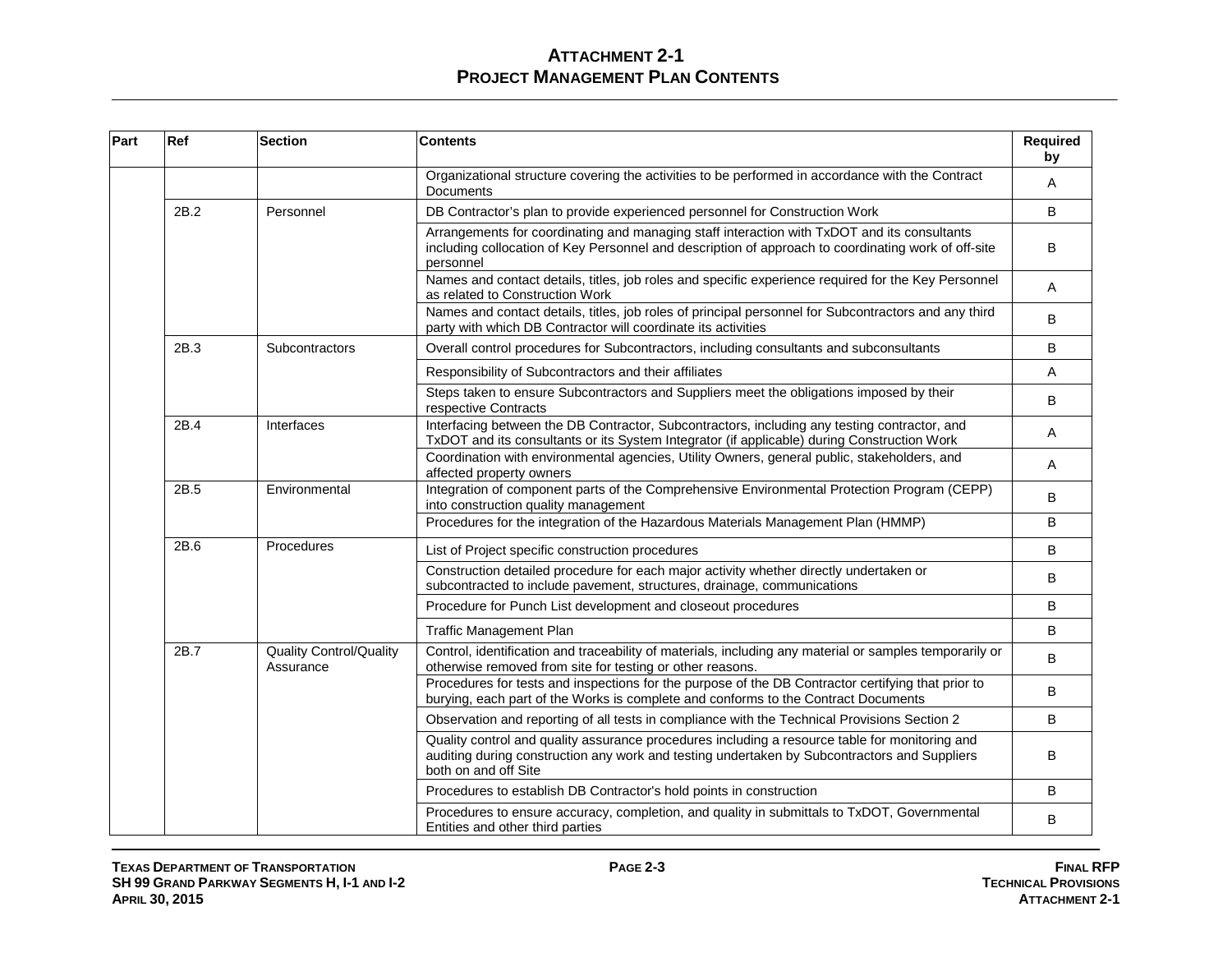| Part | Ref  | <b>Section</b>                          | <b>Contents</b>                                                                                                                                                                                                 | Required<br>by |
|------|------|-----------------------------------------|-----------------------------------------------------------------------------------------------------------------------------------------------------------------------------------------------------------------|----------------|
|      |      |                                         | Procedures to establish and encourage continuous improvement                                                                                                                                                    | A              |
|      | 2B.8 | Audit                                   | Inspection and test plans that identify the proforma and/or databases to be used for recording the<br>inspection and test results                                                                               | B              |
|      |      |                                         | Examinations and audit of Construction Work, review of examination and audit, issue of<br>certificates                                                                                                          | B              |
|      |      |                                         | Name of DB Contractor's representative with defined authority for establishing, maintaining,<br>auditing and reporting on the PMP                                                                               | A              |
|      |      |                                         | Name, title, roles and responsibilities of supporting quality management staff reporting to the<br>person with defined authority.                                                                               | B              |
|      | 2B.9 | Document Management                     | The manner in which records will be maintained in compliance with the Technical Provisions,<br>including any specific systems DB Contractor will use                                                            | B              |
|      |      |                                         | Document management procedures in compliance with the Technical Provisions Section 2                                                                                                                            | A              |
|      |      | 2C. Maintenance Quality Management Plan |                                                                                                                                                                                                                 |                |
|      | 2C.1 | Organization                            | DB Contractor's main contractual arrangements                                                                                                                                                                   | Α              |
|      |      |                                         | Organizational structure covering the activities to be performed in accordance with the Contract<br><b>Documents</b>                                                                                            | Α              |
|      | 2C.2 | Personnel                               | DB Contractor's plan to provide experienced personnel for the maintenance of the Project                                                                                                                        | B              |
|      |      |                                         | Arrangements for coordinating and managing staff interaction with TxDOT and its consultants<br>including collocation of Key Personnel and description of approach to coordinating work of off-site<br>personnel | B              |
|      |      |                                         | Names and contact details, titles, job roles and specific experience required for the Key Personnel<br>as related to maintenance activities                                                                     | A              |
|      |      |                                         | Names and contact details, titles, job roles of principal personnel for Subcontractors and any third<br>party with which DB Contractor will coordinate its activities                                           | B              |
|      | 2C.3 | Subcontractors                          | Overall control procedures for Subcontractors, including consultants and subconsultants                                                                                                                         | B              |
|      |      |                                         | Responsibility of Subcontractors and their affiliates                                                                                                                                                           | A              |
|      |      |                                         | Steps taken to ensure Subcontractors and Suppliers meet the obligations imposed by their<br>respective Contracts                                                                                                | B              |
|      | 2C.4 | Interfaces                              | Interfacing between the DB Contractor, Subcontractors and TxDOT and its consultants or its<br>System Integrator (if applicable) during the Term                                                                 | A              |
|      |      |                                         | Coordination with environmental agencies, Utility Owners, general public, stakeholders, and<br>affected property owners                                                                                         | B              |
|      |      |                                         | Procedures to minimize the impact of the Project's operations on neighboring facilities                                                                                                                         | Α              |
|      |      |                                         | Procedures to ensure enforcement (permitting) of overloaded/oversized vehicles                                                                                                                                  | A              |
|      | 2C.5 | Environmental                           | Coordination of the interface between environmental requirements and the operation and<br>maintenance of the Project                                                                                            | Α              |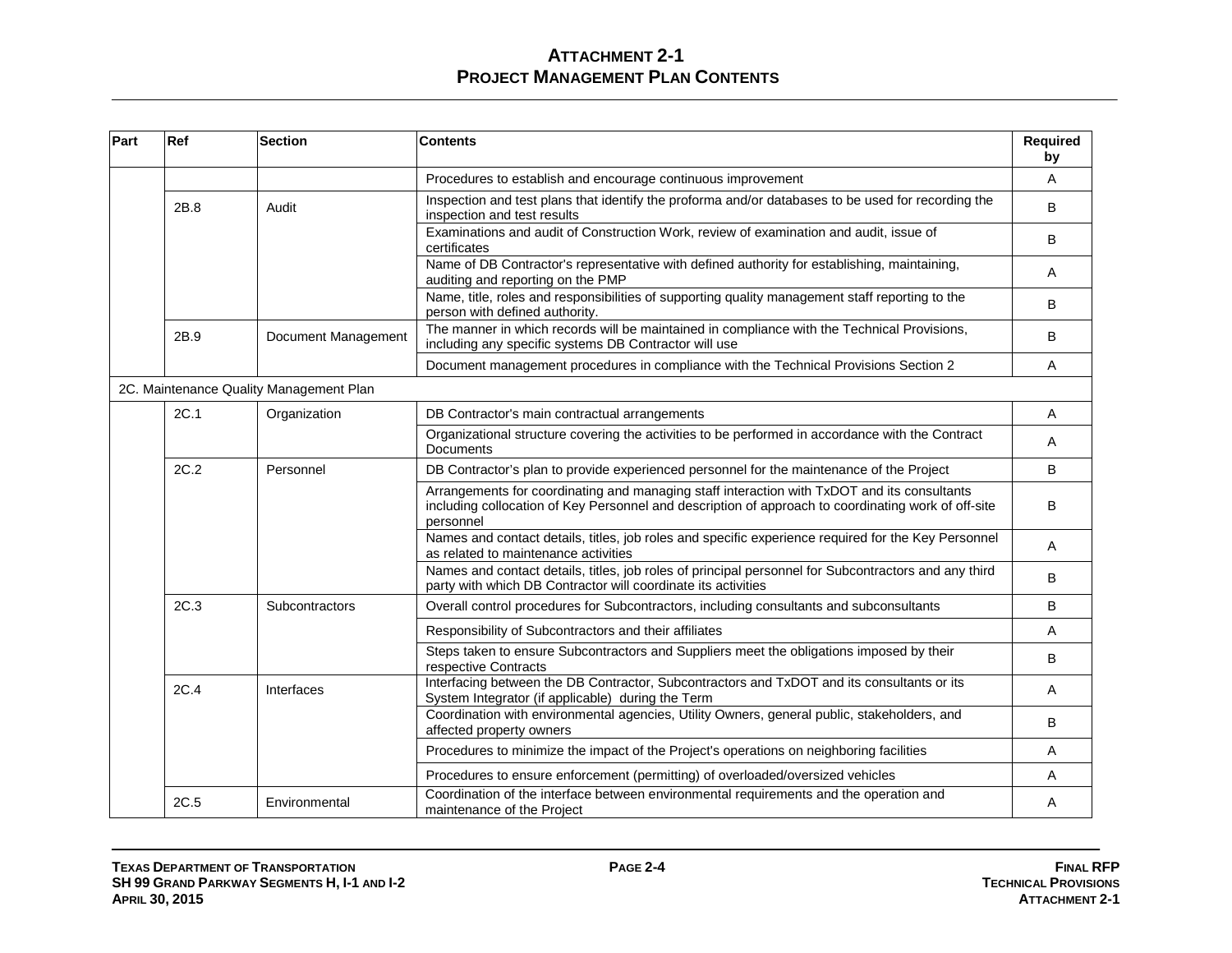| Part | Ref  | <b>Section</b>                                           | <b>Contents</b>                                                                                                                                                                                                  | <b>Required</b><br>by |
|------|------|----------------------------------------------------------|------------------------------------------------------------------------------------------------------------------------------------------------------------------------------------------------------------------|-----------------------|
|      |      |                                                          | Procedures to implement Storm Water Pollution Prevention Plans (SW3P)                                                                                                                                            | A                     |
|      |      |                                                          | Procedures for the Spill Prevention and Countermeasures Plan (SPCP) and the Hazardous<br>Materials Management Plan (HMMP)                                                                                        | B                     |
|      | 2C.6 | Procedures                                               | Procedures for managing records of inspection and maintenance activities                                                                                                                                         | A                     |
|      |      |                                                          | <b>Traffic Management Plan</b>                                                                                                                                                                                   | A                     |
|      | 2C.7 | <b>Quality Control/Quality</b><br>Assurance              |                                                                                                                                                                                                                  |                       |
|      |      |                                                          | Observation and reporting of all tests in compliance with the Technical Provisions Section 2                                                                                                                     | A                     |
|      |      |                                                          | Integration of component parts of the Comprehensive Environmental Protection Program (CEPP)<br>into maintenance quality management                                                                               | B                     |
|      |      |                                                          | Quality control procedures including a resource table for monitoring and auditing all maintenance<br>activities                                                                                                  | Α                     |
|      |      |                                                          | Procedures to ensure accuracy, completion, and quality in submittals to TxDOT, Governmental<br>Entities and other third parties                                                                                  | A                     |
|      |      |                                                          | Procedures to establish and encourage continuous improvement                                                                                                                                                     | A                     |
|      | 2C.8 | Audit                                                    | Examinations and audit of maintenance activities, review of examination and audit, issue of<br>certificates of compliance                                                                                        | A                     |
|      |      |                                                          | Name of DB Contractor's representative with defined authority for establishing, maintaining,<br>auditing and reporting on the PMP                                                                                | A                     |
|      |      |                                                          | Name, title, roles and responsibilities of supporting quality management staff reporting to the<br>person with defined authority                                                                                 | Α                     |
|      | 2C.9 | Document Management                                      | The manner in which records will be maintained in compliance with the Technical Provisions,<br>including any specific systems DB Contractor will use                                                             | A                     |
|      |      |                                                          | Document management procedures in compliance with the Technical Provisions Section 2                                                                                                                             | A                     |
|      |      | 3. Comprehensive Environmental Protection Program (CEPP) |                                                                                                                                                                                                                  |                       |
|      | 3.1  | Organization                                             | DB Contractor's main contractual arrangements                                                                                                                                                                    | Α                     |
|      |      |                                                          | Organizational structure covering the activities to be performed in accordance with the Contract<br><b>Documents</b>                                                                                             | A                     |
|      | 3.2  | Personnel                                                | DB Contractor's plan to provide experienced personnel for the Environmental Team                                                                                                                                 | Α                     |
|      |      |                                                          | Arrangements for coordinating and managing staff interaction with TxDOT and its consultants,<br>including collocation of Key Personnel and description of approach to coordinating work of off-site<br>personnel | Α                     |
|      |      |                                                          | Names and contact details, titles, job roles and specific experience required for Key Personnel and<br>for other environmental personnel                                                                         | Α                     |
|      |      |                                                          | Implement Environmental Protection Training Plan (EPTP) for all DB Contractor employees in<br>accordance with the Technical Provisions Section 4                                                                 | B                     |
|      | 3.3  | Subcontractors                                           | Overall control procedures for Subcontractors, including consultants and subconsultants.                                                                                                                         | Α                     |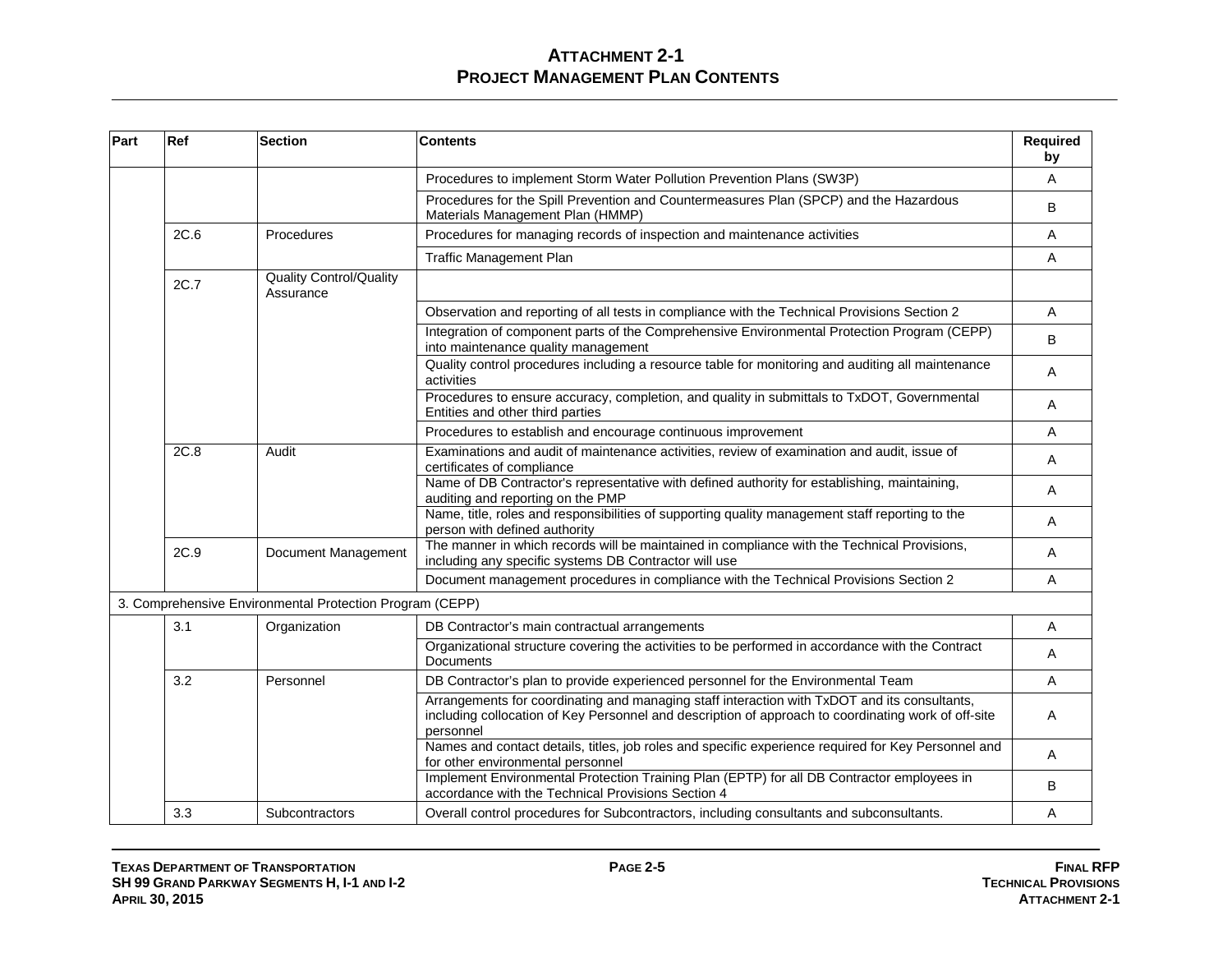| Part | Ref | <b>Section</b>                                | <b>Contents</b>                                                                                                                                                                                                 | Required<br>by |
|------|-----|-----------------------------------------------|-----------------------------------------------------------------------------------------------------------------------------------------------------------------------------------------------------------------|----------------|
|      |     |                                               | Responsibility of Subcontractors and their affiliates                                                                                                                                                           | A              |
|      |     |                                               | Implement Environmental Protection Training Plan (EPTP) for employees of Subcontractors in<br>accordance with the Technical Provisions Section 4                                                                | B              |
|      | 3.4 | Environmental                                 | Establishment of the component parts of the Environmental Compliance and<br>Mitigation Plan (ECMP) in accordance with the Technical Provisions Section 4                                                        | B              |
|      |     |                                               | Procedures to verify compliance with environmental commitments                                                                                                                                                  | B              |
|      | 3.5 | <b>Quality Control / Quality</b><br>Assurance | Procedures to ensure accuracy, completion, and quality in submittals to TxDOT, Governmental<br>Entities and other third parties                                                                                 | Α              |
|      |     |                                               | Procedures to establish and encourage continuous improvement                                                                                                                                                    | Α              |
|      | 3.6 | Audit                                         | Name, title, roles and responsibilities of supporting quality management staff reporting to the<br>person with defined authority                                                                                | Α              |
|      | 3.7 | Document Management                           | The manner in which records will be maintained in compliance with the Technical Provisions,<br>including any specific systems DB Contractor will use                                                            | Α              |
|      |     |                                               | Identify environmental documentation and reporting requirements, including environmental<br>permits, issues, and commitments                                                                                    | В              |
|      |     | 4. Public Information and Communications Plan |                                                                                                                                                                                                                 |                |
|      | 4.1 | Organization                                  | DB Contractor's main contractual arrangements                                                                                                                                                                   | A              |
|      |     |                                               | Organizational structure covering the activities to be performed in accordance with the Contract<br>Documents.                                                                                                  | Α              |
|      | 4.2 | Personnel                                     | DB Contractor's plan to provide experienced personnel to perform Work in accordance with the<br><b>Technical Provisions Section 3</b>                                                                           | Α              |
|      |     |                                               | Arrangements for coordinating and managing staff interaction with TxDOT and its consultants,<br>including colocation of Key Personnel and description of approach to coordinating work of off-site<br>personnel | Α              |
|      |     |                                               | Names and contact details, titles, job roles and specific experience required for Key Personnel and<br>for other principal personnel                                                                            | A              |
|      |     |                                               | Names and contact details, titles, job roles of principal personnel for Subcontractors and any third<br>party with which DB Contractor will coordinate his activities                                           | A              |
|      | 4.3 | Subcontractors                                | Overall control procedures for Subcontractors, including consultants and subconsultants                                                                                                                         | Α              |
|      |     |                                               | Responsibility of Subcontractors and their affiliates                                                                                                                                                           | A              |
|      |     |                                               | Steps taken to ensure Subcontractors and Suppliers meet the obligations imposed by their<br>respective Contracts                                                                                                | A              |
|      | 4.4 | Interfaces                                    | Procedures for liaison with the public, the media and other Customer Groups in accordance with<br>the Technical Provisions Section 3 and the press media policy of TxDOT                                        | Α              |
|      |     |                                               | Procedures to coordinate with Project Stakeholders such as Governmental Entities and other<br><b>Customer Groups</b>                                                                                            | Α              |
|      | 4.5 | Procedures                                    | Procedures describing how the principal activities will be performed                                                                                                                                            | Α              |
|      | 4.6 | Quality Control/Quality<br>Assurance          | Quality control procedures including a resource table for monitoring and auditing all public<br>information and communication services                                                                          | Α              |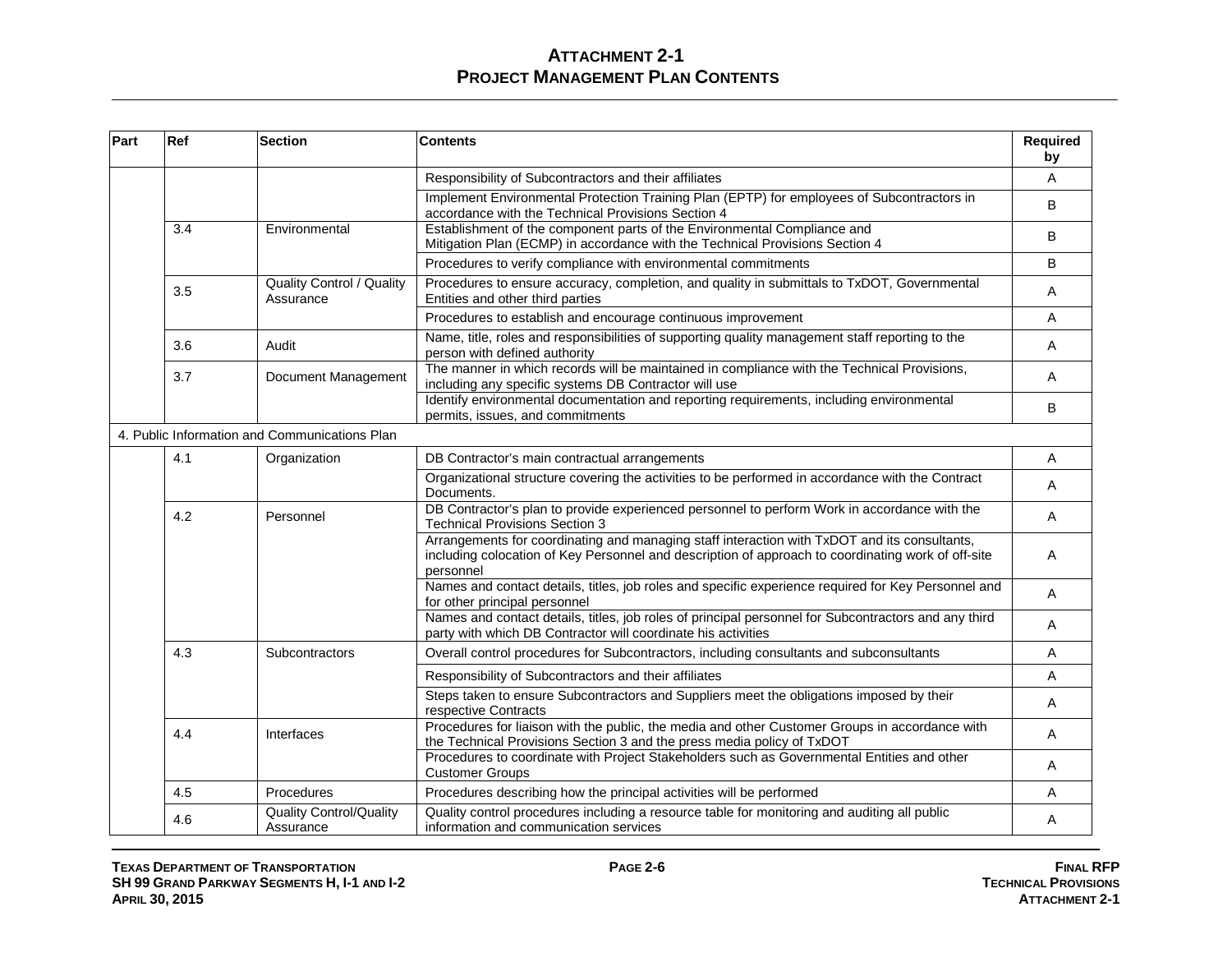| Part | Ref                       | <b>Section</b>                               | <b>Contents</b>                                                                                                                                                                                                                                                                             | Required<br>by |
|------|---------------------------|----------------------------------------------|---------------------------------------------------------------------------------------------------------------------------------------------------------------------------------------------------------------------------------------------------------------------------------------------|----------------|
|      |                           |                                              | Procedures to ensure accuracy, completion, and quality in submittals to TxDOT, Governmental<br><b>Entities and Customer Groups</b>                                                                                                                                                          | A              |
|      |                           |                                              | Procedures to establish and encourage continuous improvement                                                                                                                                                                                                                                | Α              |
|      | 4.7                       | Audit                                        | Name of DB Contractor's representative with defined authority for establishing, maintaining,<br>auditing and reporting on PMP                                                                                                                                                               | A              |
|      |                           |                                              | Name, title, roles and responsibilities of supporting quality management staff reporting to the<br>person with defined authority                                                                                                                                                            | A              |
|      | 4.8                       | Document Management                          | The manner in which records will be maintained in compliance with the Technical Provisions,<br>including any specific systems DB Contractor will use                                                                                                                                        | Α              |
|      |                           |                                              | Document management procedures in compliance with the Technical Provisions Section 2                                                                                                                                                                                                        | A              |
|      | 5. Safety and Health Plan |                                              |                                                                                                                                                                                                                                                                                             |                |
|      | 5.1                       |                                              | Policies, plans, training programs, Work Site controls, and Incident response plans to ensure the<br>health and safety of personnel involved in the Project and the general public affected by the<br>Project                                                                               | A <sub>1</sub> |
|      | 5.2                       |                                              | Procedures for notifying TxDOT of Incidents arising out of or in connection with the performance of<br>the Work                                                                                                                                                                             | A1             |
|      |                           | 6. TxDOT - DB Contractor Communications Plan |                                                                                                                                                                                                                                                                                             |                |
|      | 6.1                       |                                              | The manner in which the DB Contractor's organization will respond to unexpected requests for<br>information, communicate changes or revisions to necessary DB Contractor personnel and notify<br>the affected stakeholders before and after the changes are made to the Contract Documents. | A              |
|      | 6.2                       |                                              | Processes and procedures for communication of Project information between the DB Contractor's<br>organization and TxDOT                                                                                                                                                                     | A              |
|      | 7. ROW Acquisition Plan   |                                              |                                                                                                                                                                                                                                                                                             |                |
|      | 7.1                       | Organization                                 | DB Contractor's main contractual arrangements                                                                                                                                                                                                                                               | A              |
|      |                           |                                              | Organizational structure covering the activities to be performed in accordance with the Contract<br>Documents                                                                                                                                                                               | Α              |
|      | 7.2                       | Personnel                                    | DB Contractor's plan to provide experienced personnel to perform Work in accordance with the<br><b>Technical Provisions Section 7</b>                                                                                                                                                       | Α              |
|      |                           |                                              | Arrangements for coordinating and managing staff interaction with TxDOT and its consultants,<br>including collocation of Key Personnel and description of approach to coordinating work of off-site<br>personnel                                                                            | Α              |
|      |                           |                                              | Names and contact details, titles, job roles and specific experience required for the Key Personnel<br>as related to ROW acquisition and Utility Adjustment activities.                                                                                                                     | A              |
|      |                           |                                              | Names and contact details, titles, job roles of principal personnel for Subcontractors and any third<br>party with which DB Contractor will coordinate activities                                                                                                                           | A              |
|      | 7.3                       | Subcontractors                               | Overall control procedures for Subcontractors, including consultants and subconsultants                                                                                                                                                                                                     | Α              |
|      |                           |                                              | Responsibility of Subcontractors and their affiliates                                                                                                                                                                                                                                       | Α              |
|      |                           |                                              | Steps taken to ensure Subcontractors and Suppliers meet the obligations imposed by their<br>respective Contracts                                                                                                                                                                            | Α              |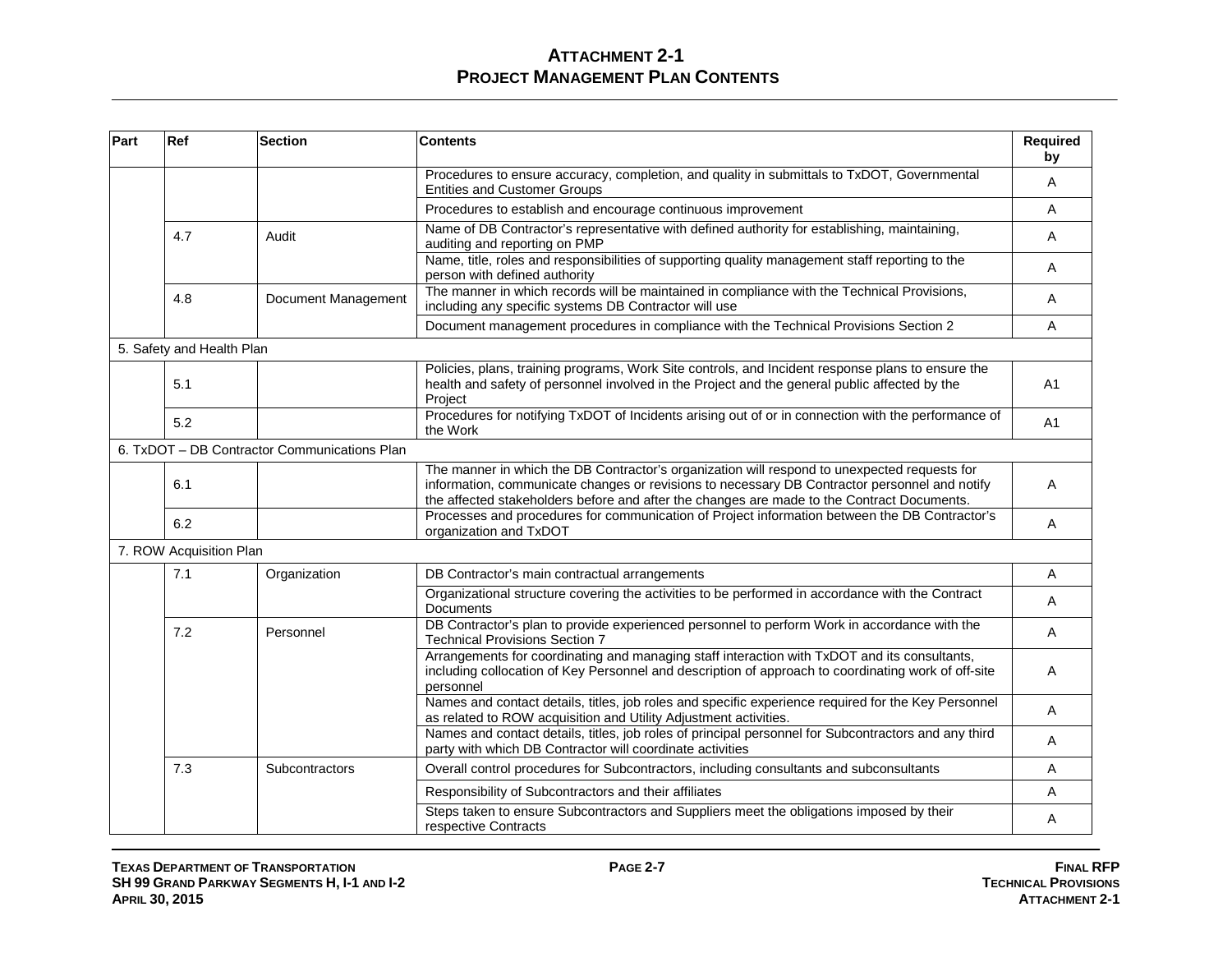| Part | Ref                     | <b>Section</b>                              | <b>Contents</b>                                                                                                                                                                                                                                        | Required<br>by |
|------|-------------------------|---------------------------------------------|--------------------------------------------------------------------------------------------------------------------------------------------------------------------------------------------------------------------------------------------------------|----------------|
|      | 7.4                     | Interfaces                                  | Interfacing between the DB Contractor, Subcontractors and the Independent Engineer during<br>Project ROW acquisition, including the interfaces between Project ROW acquisition, Project<br>design, and quality review processes                        | A              |
|      |                         |                                             | Coordination with Utility Owners                                                                                                                                                                                                                       | A              |
|      |                         |                                             | Procedures for establishing Utility Adjustment Concept Plans and Utility Adjustment Plans                                                                                                                                                              | B              |
|      | 7.5                     | Relocation                                  | Relocation Plan (Right of Way)                                                                                                                                                                                                                         | B              |
|      | 7.6                     | Environmental                               | Control of the interface between environmental requirements (including Hazardous Materials and<br>demolition) and Project ROW acquisition activities                                                                                                   | A              |
|      |                         |                                             | Applicable procedures for the Hazardous Materials Management Plan (HMMP) in accordance with<br>the Technical Provisions Section 4                                                                                                                      | B              |
|      |                         |                                             | Applicable procedures to implement the Stormwater Pollution Prevention Plan, recycling program<br>and waste management in accordance with the Technical Provisions Section 4                                                                           | Α              |
|      |                         |                                             | Integration of component parts of the Comprehensive Environmental Protection<br>Program (CEPP) into ROW acquisition management                                                                                                                         | B              |
|      | 7.7                     | Schedule                                    | Logic linked ROW acquisition activities on a parcel-by-parcel basis as part of the Project Baseline<br>Schedule, including adequate time periods for TxDOT review and condemnation activities in<br>accordance with the Technical Provisions Section 7 | A              |
|      | 7.8                     | Procedures                                  | Procedures describing how the principal activities will be performed during the Project ROW<br>acquisition, whether directly undertaken or subcontracted                                                                                               | A              |
|      | 7.9                     | <b>Quality Control/Quality</b><br>Assurance | Procedures to ensure accuracy, completion, and quality in submittals to TxDOT and Governmental<br>Entities                                                                                                                                             | Α              |
|      |                         |                                             | Procedures to establish and encourage continuous improvement                                                                                                                                                                                           | A              |
|      |                         |                                             | Quality control procedures and quality review standards for Project ROW acquisition in accordance<br>with the Technical Provisions Section 7                                                                                                           | Α              |
|      | 7.10                    | Audit                                       | Name, title, roles and responsibilities of supporting quality management staff reporting to the<br>person with defined authority                                                                                                                       | Α              |
|      | 7.11                    | Document Management                         | The manner in which records will be maintained in compliance with the Technical Provisions,<br>including any specific systems DB Contractor will use                                                                                                   | A              |
|      |                         |                                             | Document management procedures in compliance with the Technical Provisions Section 2                                                                                                                                                                   | Α              |
|      | 8. Risk Management Plan |                                             |                                                                                                                                                                                                                                                        |                |
|      | 8.1                     |                                             | Procedures for identifying, assessing, analyzing, controlling and managing project risks to meet its<br>obligations under the Agreement                                                                                                                | Α              |
|      |                         | 9. Maintenance Management Plan              |                                                                                                                                                                                                                                                        |                |
|      | 9.1                     | Procedures                                  | Procedures describing how the principal activities will be performed during the Work including<br>general maintenance and operations obligations                                                                                                       | A              |
|      |                         |                                             | Procedures setting out Developer's response to maintenance issues such as mitigation of hazards,<br>and defects that require prompt attention or are a safety concern                                                                                  | Α              |
|      | 9.2                     | Performance Standards                       | Procedures to be followed by Developer pursuant to the Technical Provisions to comply with all<br>applicable maintenance requirements for the Term                                                                                                     | Α              |